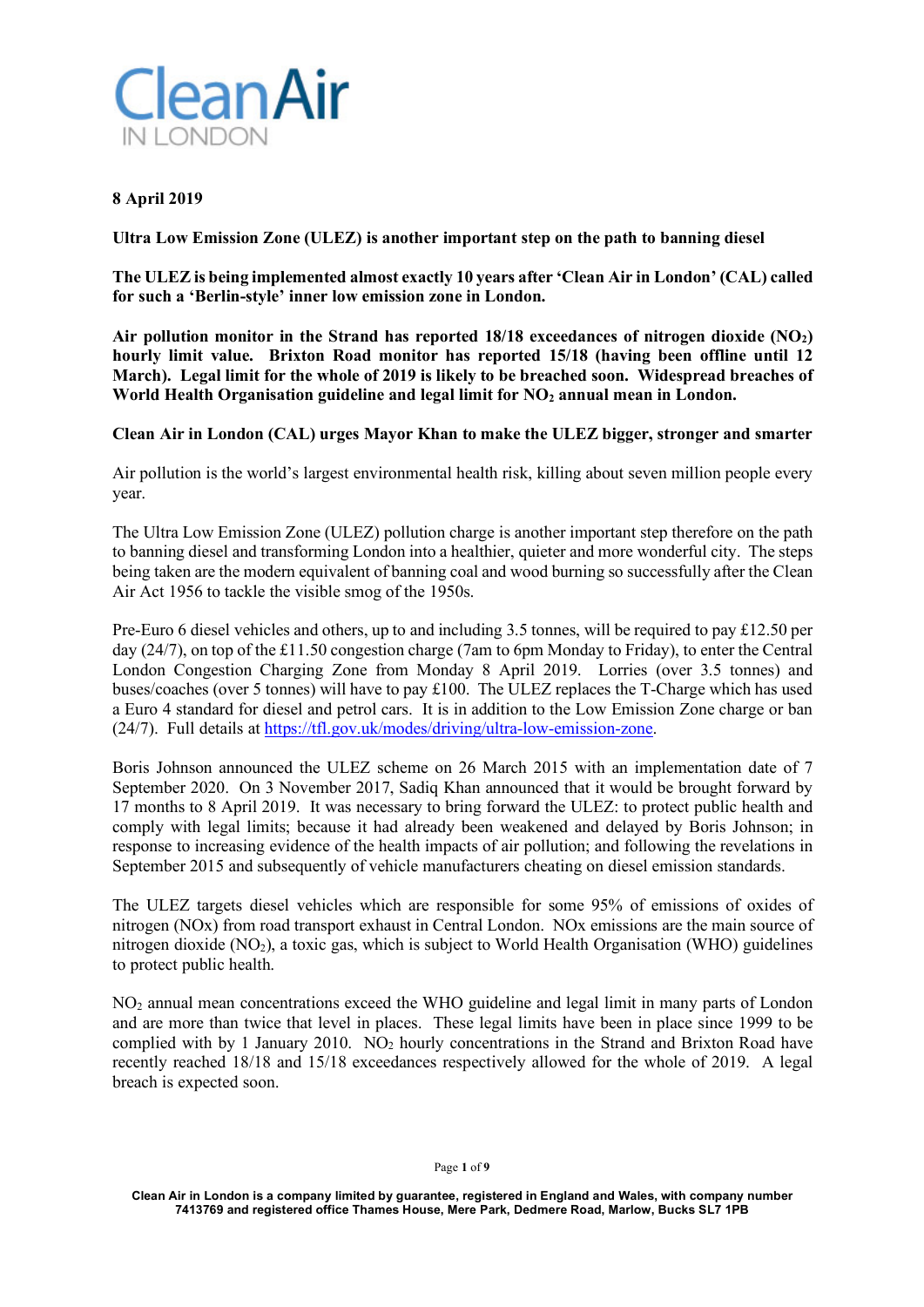

The ULEZ will expand to the inner London area, bounded by the north and south circular roads, on 25 October 2021. As an emission measure it targets pollution and has a second order benefit of reducing congestion and complements congestion charging which does the opposite.

# **Important ULEZ statistics for 2019 (from GLA documents)**

- NOx exhaust emissions from road transport reduced by around 45% in Central London.
- Proportion of Central London road kilometres exceeding  $NO<sub>2</sub>$  limit values at roadside reduced from 82% to 70% i.e. 15% reduction (and 11% London-wide).
- Proportion of population living in Central exceeding NO<sub>2</sub> limits reduced from 35% to 20%.
- $4\%$  reduction in population-weighted  $NO<sub>2</sub>$  annual mean concentrations in Central London.
- Number of sensitive locations in Central London exceeding NO<sub>2</sub> limit value reduced from 78 to 54.
- Diesel vehicles responsible for about 95% of NOx emissions from road transport in Central London.

## **Quotes**

Simon Birkett, Founder and Director of Clean Air in London (CAL), said:

"London has been famous for having some of the highest concentrations of nitrogen dioxide  $(NO<sub>2</sub>)$  in the world due to diesel emissions.

"The ULEZ is another important step on the path to banning diesel vehicles in London as we banned coal and wood burning so successfully in 1956.

"It is one of the most significant vehicle emission measures announced and implemented in London since Ken Livingstone confirmed Phases 3 and 4 of the London-wide Low Emission Zone on 9 May 2007. By coincidence, the ULEZ is being implemented almost exactly 10 years after 'Clean Air in London' (CAL) called formally for such a 'Berlin-style' inner low emission zone in London in a presentation to King's College London's annual conference on air quality.

"The ULEZ is valuable in its own right for public health but it will surely have played a significant role, alongside the 'Dieselgate' revelations, in triggering the collapse of sales of diesel cars and increase in sales of electric vehicles.

"It is fair to say that the Mayor is introducing the world's first 'Ultra Low Emission Zone' because London's scheme: applies the Euro 6 standard for diesel emissions across a significant area; includes most vehicle types; operates 24/7; includes a charge; and uses cameras to achieve high compliance levels.

"CAL urges the Mayor to make the ULEZ bigger, stronger and smarter. He should make the ULEZ:

- **Bigger** by extending it in further waves or phases in central, inner and outer London;
- **Stronger** by requiring: Euro 6 vehicles to demonstrate full on-road compliance with the latest test standard for 'Real Driving Emissions'; electric vehicles; and then diesel bans and zero emission zones by January 2024; and
- **Smarter** by replacing the 'blunt' LEZ, ULEZ, congestion charge and other schemes by 'Emissions Based Road Charging' which would be simpler, smarter and fairer.

Page **2** of **9**

**Clean Air in London is a company limited by guarantee, registered in England and Wales, with company number 7413769 and registered office Thames House, Mere Park, Dedmere Road, Marlow, Bucks SL7 1PB**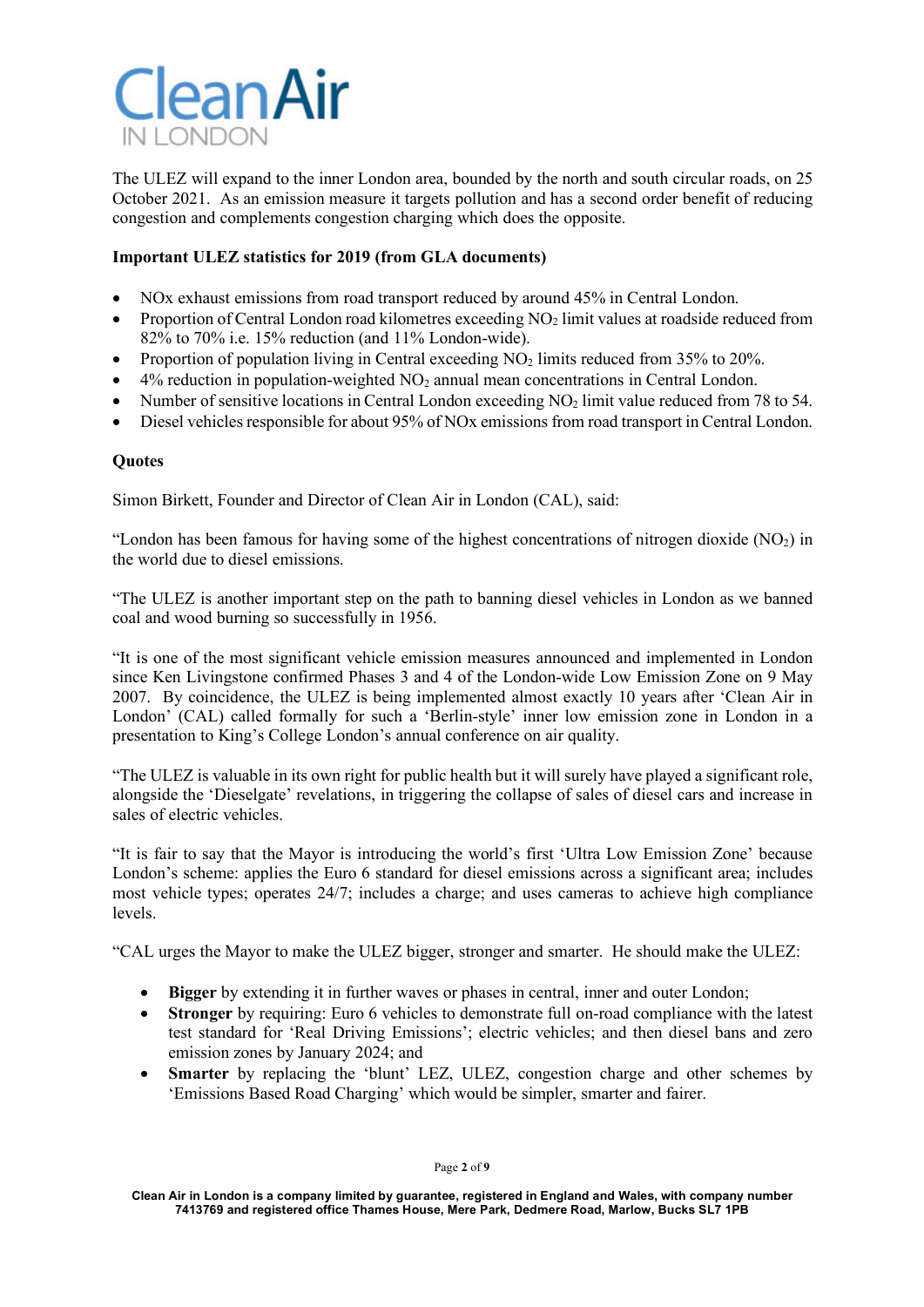

"The Mayor must also do more to stop cheating by vehicle operators, businesses and others of emission standards. This should be done by real-world monitoring along busy roads and providing a phone number or app for people to report smoky and idling vehicles.

"All these efforts to tackle carcinogenic diesel emissions should be complemented by investment in public transport and active travel e.g. walking and cycling. The Mayor also needs to address the other main sources of pollution in London which include energy emissions from buildings and wood burning.

"Sadiq Khan should be applauded for making the fight against air pollution one of his top priorities. His actions contrast sharply with Boris Johnson who spent eight years taking backward steps or delaying action on air pollution. But Sadiq must do more to deliver on his election manifesto mandate to 'restore London's air quality to legal and safe levels'.

"We also need a London that will take a lead by:

- helping to enshrine the human right to clean air in UK and international law so we do not have to wait another 10 years for a similar pollution scheme;
- achieving United Nations Sustainable Development Goals including their indicators and targets e.g. By 2020, halve the number of global deaths and injuries from road traffic [collisions] (3.7);
- fulfilling the commitments made to the World Health Organisation's #BreatheLife campaign; and
- stopping relying on the Government to decarbonise energy grids to deliver 45% of the emissions reductions needed for London to become zero carbon by 2050.

"Looking further ahead, with carbon dioxide concentrations already well over 400 parts per million and following the publication of the IPCC's special report on 'Global Warming of 1.5°C', all the signs point a ban on all fossil fuel burning in London by 2030 or soon thereafter.

"These steps will transform London and make it a world leader in sustainability."

ENDS

# **Notes**

**1. Timeline**

| 24 April 2009    | Clean Air in London calls formally for a Berlin-style inner low emission zone<br>for London in a presentation at King's College London's annual conference<br>https://www.londonair.org.uk/london/asp/LAQNSeminar/pdf/april2009/Simo<br>n Birkett Inner Low Emission Zone for London.pdf |
|------------------|------------------------------------------------------------------------------------------------------------------------------------------------------------------------------------------------------------------------------------------------------------------------------------------|
| 26 March 2015    | Mayor Johnson approves Ultra Low Emission Zone for September 2020<br>https://www.london.gov.uk/press-releases/mayoral/ultra-low-emission-zone                                                                                                                                            |
| 17 February 2017 | Mayor Khan confirms T-Charge from 23 October 2017<br>https://www.london.gov.uk/press-releases/mayoral/mayor-introduces-10-<br>toxicity-charge                                                                                                                                            |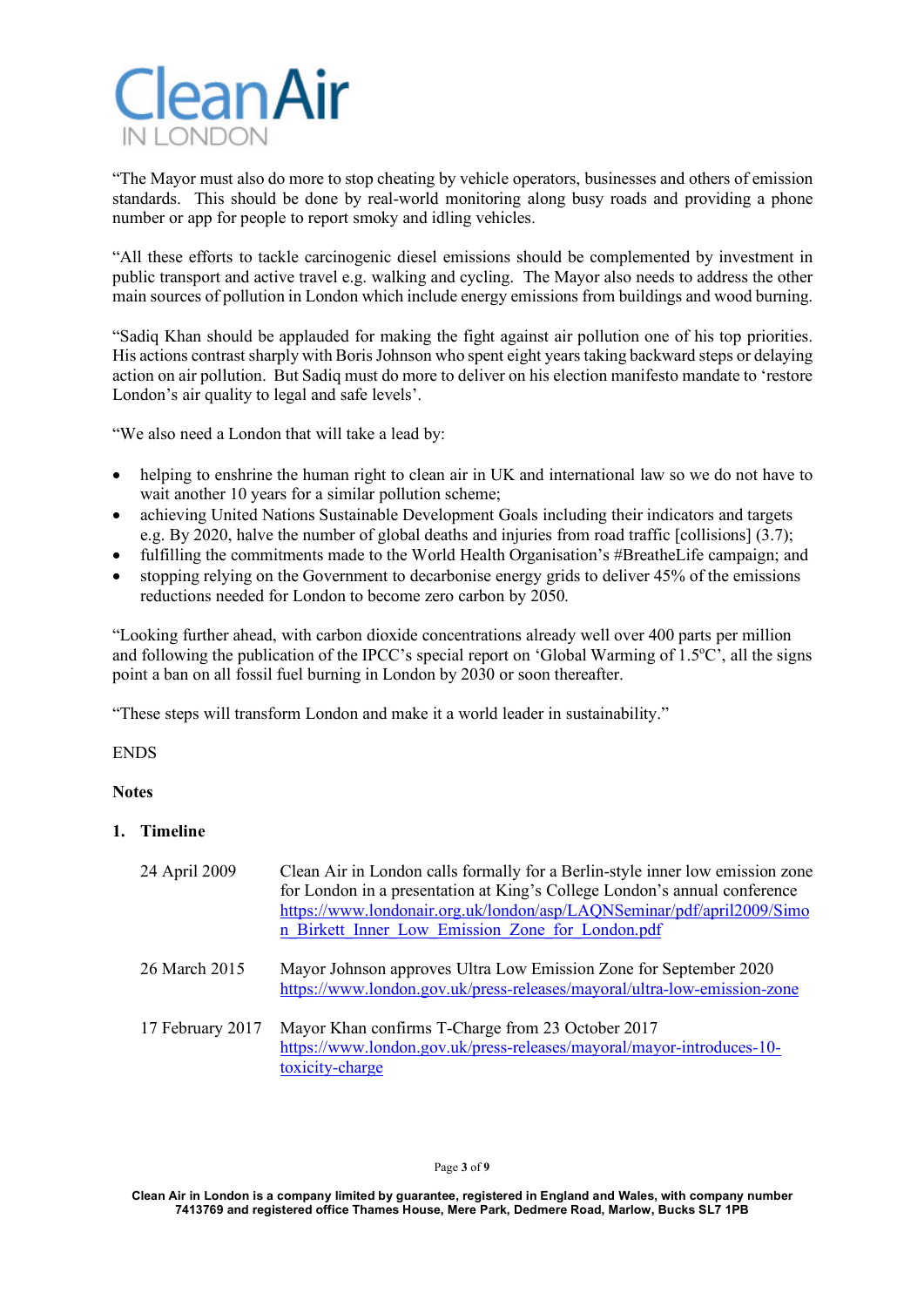

| 23 October 2017 | T-Charge commences ('Emissions Surcharge')<br>Euro 4/IV for petrol and diesel<br>Euro 3 for motorised tricycles and quadricycles                                                                                 |
|-----------------|------------------------------------------------------------------------------------------------------------------------------------------------------------------------------------------------------------------|
| 3 November 2017 | Mayor Khan confirms ULEZ will start earlier from 8 April 2019<br>https://tfl.gov.uk/info-for/media/press-releases/2017/november/gla---ultra-<br>low-emission-zone-will-start-in-2019                             |
| 8 June 2018     | Mayor Khan confirms extension of ULEZ to north/south circular from 25<br>October 2021<br>https://www.london.gov.uk/press-releases/mayoral/ultra-low-emission-zone                                                |
| 8 April 2019    | ULEZ starts in central London $(24/7/365)$ – Euro 6/VI diesel<br>$£12.50 cars$ , vans and motorcycles up to and including 3.5 tonnes<br>$£100$ including lorries over 3.5 tonnes and buses/coaches over 5 tonnes |
| 7 May 2020      | London Mayoral election                                                                                                                                                                                          |
| 26 October 2020 | Emission standards for the LEZ will change – Euro VI for buses and coaches<br>over 5 tonnes and lorries over 3.5 tonnes<br>https://tfl.gov.uk/modes/driving/low-emission-zone/changes-to-the-lez                 |
| 26 October 2021 | ULEZ extends to north/south circular                                                                                                                                                                             |

#### **2. ULEZ resources**

Mayor's media release

https://www.london.gov.uk/what-we-do/environment/pollution-and-air-quality/mayors-ultra-lowemission-zone-london

Evidence

https://tfl.gov.uk/corporate/publications-and-reports/ultra-low-emission-zone https://consultations.tfl.gov.uk/environment/air-quality-consultation-phase-3a/

Maps

https://tfl.gov.uk/modes/driving/ultra-low-emission-zone/ulez-where-and-when?intcmp=54312

Scrappage scheme (£3,500 or £6,000) https://tfl.gov.uk/modes/driving/ultra-low-emission-zone/scrappage-scheme

London Atmospheric Emissions Inventory 2016 https://data.london.gov.uk/dataset/london-atmospheric-emissions-inventory--laei--2016

## **3. Benefits**

• NOx exhaust emissions from road transport reduced by around 45% in Central London.

Page **4** of **9**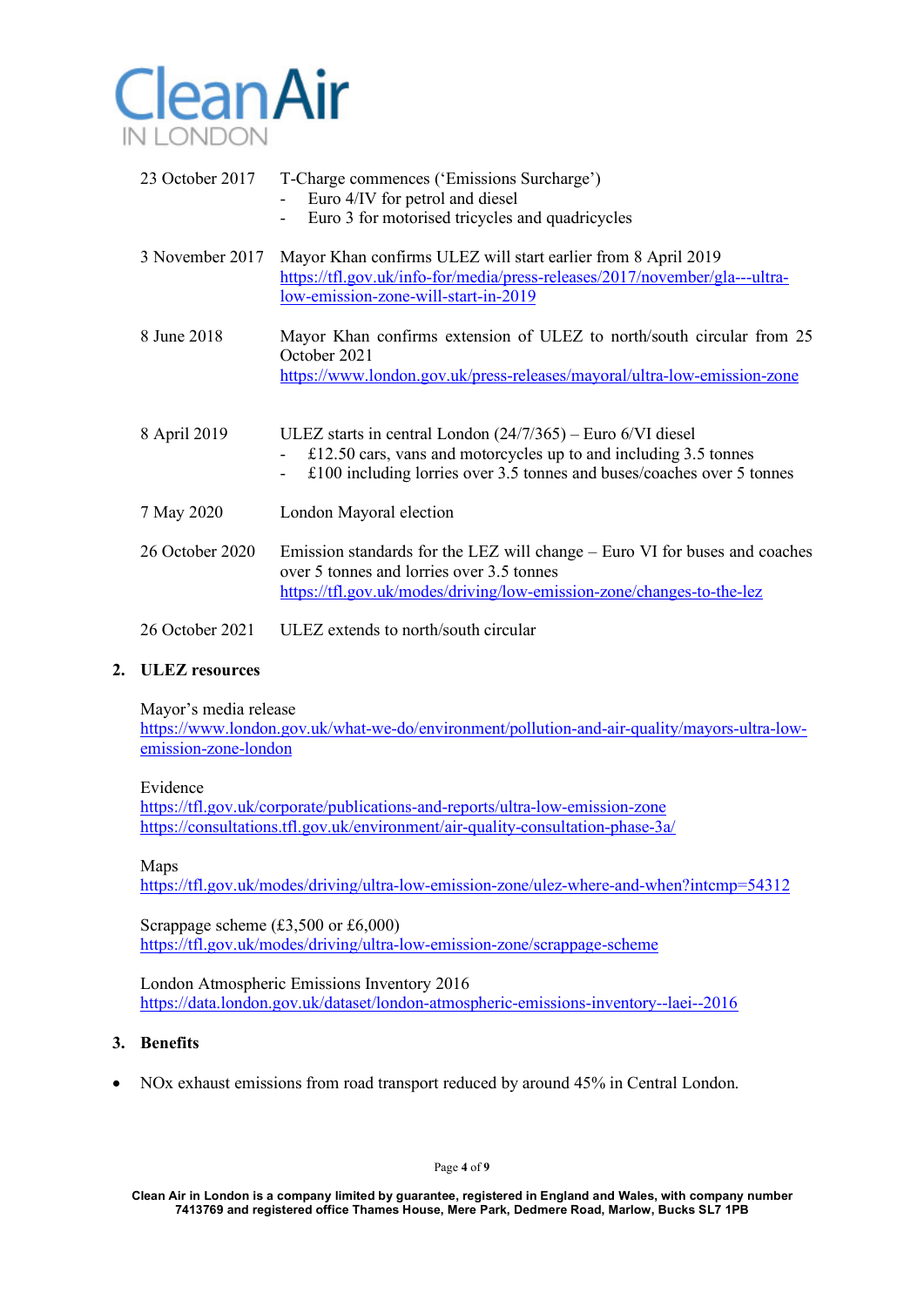

- Proportion of Central London road kilometres exceeding NO<sub>2</sub> limit values at roadside reduced from 82% to 70% i.e. 15% reduction (and 11% London-wide).
- Proportion of population living in Central exceeding NO<sub>2</sub> limits reduced from 35% to 20%.
- $4\%$  reduction in population-weighted  $NO<sub>2</sub>$  annual mean concentrations in Central London.

#### **4. Other schemes**

| Congestion charge | £11.50 per day $(0700/1800$ Monday to Friday)<br>https://tfl.gov.uk/modes/driving/congestion-charge                                                                                                                                                 |
|-------------------|-----------------------------------------------------------------------------------------------------------------------------------------------------------------------------------------------------------------------------------------------------|
| Low Emission Zone | Euro 4/IV (PM) for buses, coaches and lorries and Euro 3 (PM) for<br>vans/minibuses<br>https://tfl.gov.uk/modes/driving/low-emission-zone?intcmp=2261                                                                                               |
| <b>PHVs</b>       | Lose exemption from paying the congestion charge (but some Euro 6<br>hybrid PHV's will be eligible for the Cleaner Vehicle Discount until<br>October 2021)<br>https://tfl.gov.uk/info-for/taxis-and-private-hire/phys-and-the-<br>congestion-charge |
| Taxis             | Zero emission capable and age limits<br>https://consultations.tfl.gov.uk/tph/taxi-age-limits/                                                                                                                                                       |
| T-charge          | Replaced by ULEZ on 8 April 2019<br>https://tfl.gov.uk/modes/driving/emissions-surcharge                                                                                                                                                            |
| Other measures    | https://www.london.gov.uk/what-we-do/environment/pollution-and-<br>air-quality/mayors-ultra-low-emission-zone-london                                                                                                                                |

## **5. Health**

World Health Organisation guidelines for ambient air quality https://www.who.int/en/news-room/fact-sheets/detail/ambient-(outdoor)-air-quality-and-health

http://www.euro.who.int/en/health-topics/environment-and-health/airquality/news/news/2019/3/noncommunicable-diseases-and-air-pollution

https://www.london.gov.uk/press-releases/mayoral/poor-air-quality-aggrevates-londonasthmatics#

https://www.iarc.fr/wp-content/uploads/2018/07/pr213\_E.pdf

https://www.unenvironment.org/resources/global-environment-outlook-6

#### Page **5** of **9**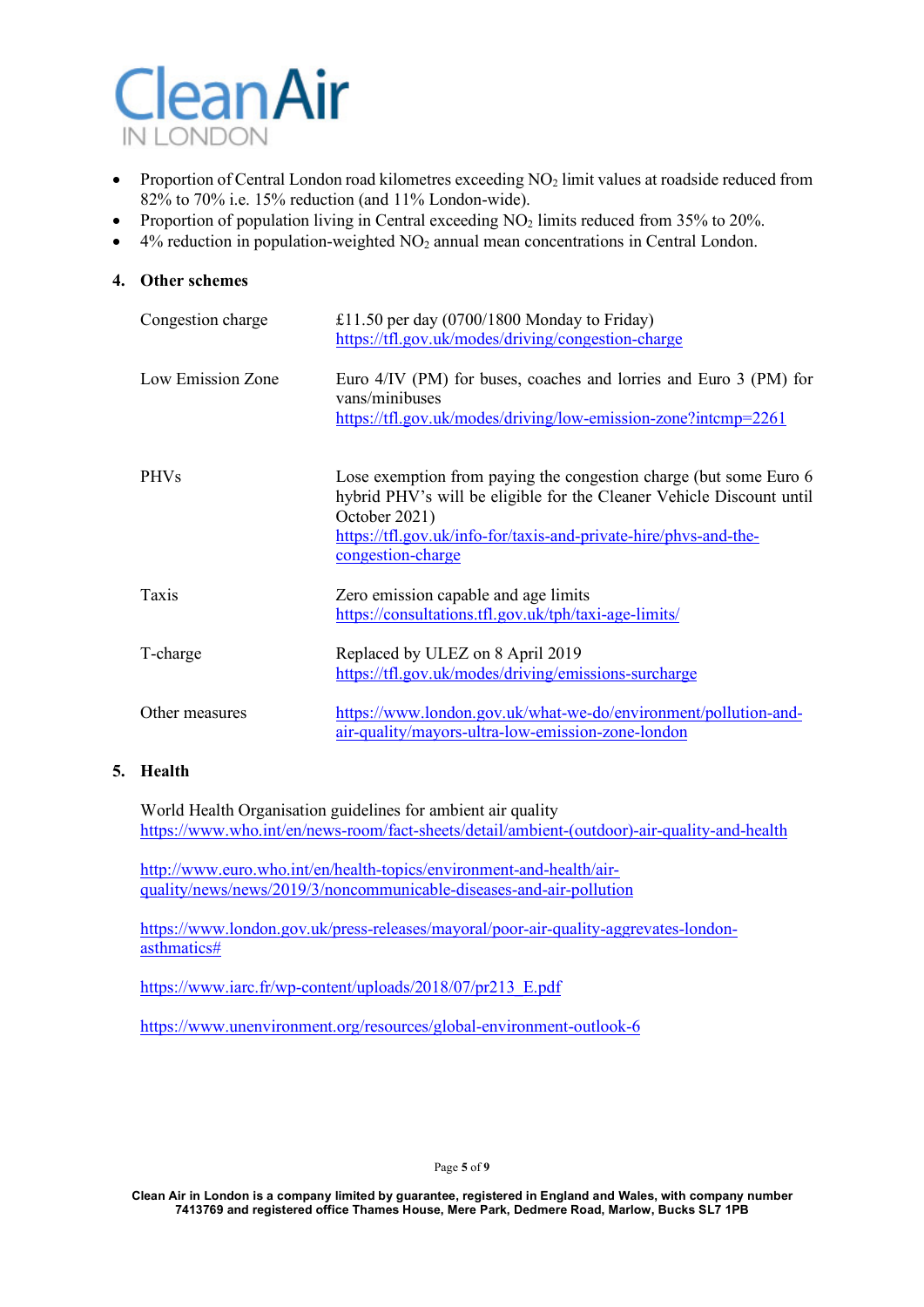

## **6. Air pollution levels**

Exceedances of annual mean concentrations for nitrogen dioxide  $(NO<sub>2</sub>)$  so far in 2019 https://www.londonair.org.uk/london/asp/publicstats.asp

Exceedances of annual mean concentrations for nitrogen dioxide  $(NO<sub>2</sub>)$  so far in 2019 https://www.londonair.org.uk/london/asp/publicstats.asp

Marylebone Road – 72  $\mu$ g/m<sup>3</sup> at as 5 April 2019 https://www.londonair.org.uk/london/asp/publicstats.asp?mapview=all&statyear=2019&MapTyp e=Google&region=0&site=MY1&postcode=&la\_id=&objective=All&zoom=9&lat=51.475&lon =-0.11982399999999416&VenueCode=

Oxford Street East – 65  $\mu$ g/m<sup>3</sup> as at 5 April 2019 https://www.londonair.org.uk/london/asp/publicstats.asp?mapview=all&statyear=2019&MapTyp e=Google&region=0&site=WMB&postcode=&la\_id=&objective=All&zoom=11&lat=51.538150 0629835&lon=-0.11982399999999283&VenueCode=

Strand (Northbank BID) – 87  $\mu$ g/m<sup>3</sup> and 18/18 NO<sub>2</sub> hourly exceedances as at 5 April 2019 https://www.londonair.org.uk/london/asp/publicstats.asp?region=0&site=NB1&Maptype=Google  $\&$ mapview=all $&$ statyear=2019 $&$ la\_id= $&$ zoom=11 $&$ lat=51.5381500629835 $&$ lon=-0.11982399999999416&laEdge=

Walbrook Wharf – 79  $\mu$ g/m<sup>3</sup> as at 5 April 2019 https://www.londonair.org.uk/london/asp/publicstats.asp?region=0&site=CT6&Maptype=Google &mapview=all&statyear=2019&la\_id=&zoom=9&lat=51.475&lon=- 0.11982399999999416&laEdge=

Lambeth – Brixton Road – 96  $\mu$ g/m<sup>3</sup> and 15/18 NO<sub>2</sub> hourly exceedances as at 5 April 2019 https://www.londonair.org.uk/london/asp/publicstats.asp?region=0&site=LB4&Maptype=Google  $\alpha$ mapview=all&statyear=2019&la\_id=&zoom=9&lat=51.475&lon=-0.11982399999999416&laEdge=

Putney High Street – 75  $\mu$ g/m<sup>3</sup> as at 5 April 2019 https://www.londonair.org.uk/london/asp/publicstats.asp?region=0&site=WA7&Maptype=Googl e&mapview=all&statyear=2019&la\_id=&zoom=9&lat=51.475&lon=- 0.11982399999999416&laEdge=

Air Quality England https://www.airqualityengland.co.uk/local-authority/?la\_id=999

Oxford Street – highest  $NO<sub>2</sub>$  concentrations in the World? https://www.londonair.org.uk/london/asp/news.asp?NewsId=OxfordStHighNO2

## **7. Clean Air in London research**

Emissions Based Road Charging (15 June 2015)

Page **6** of **9**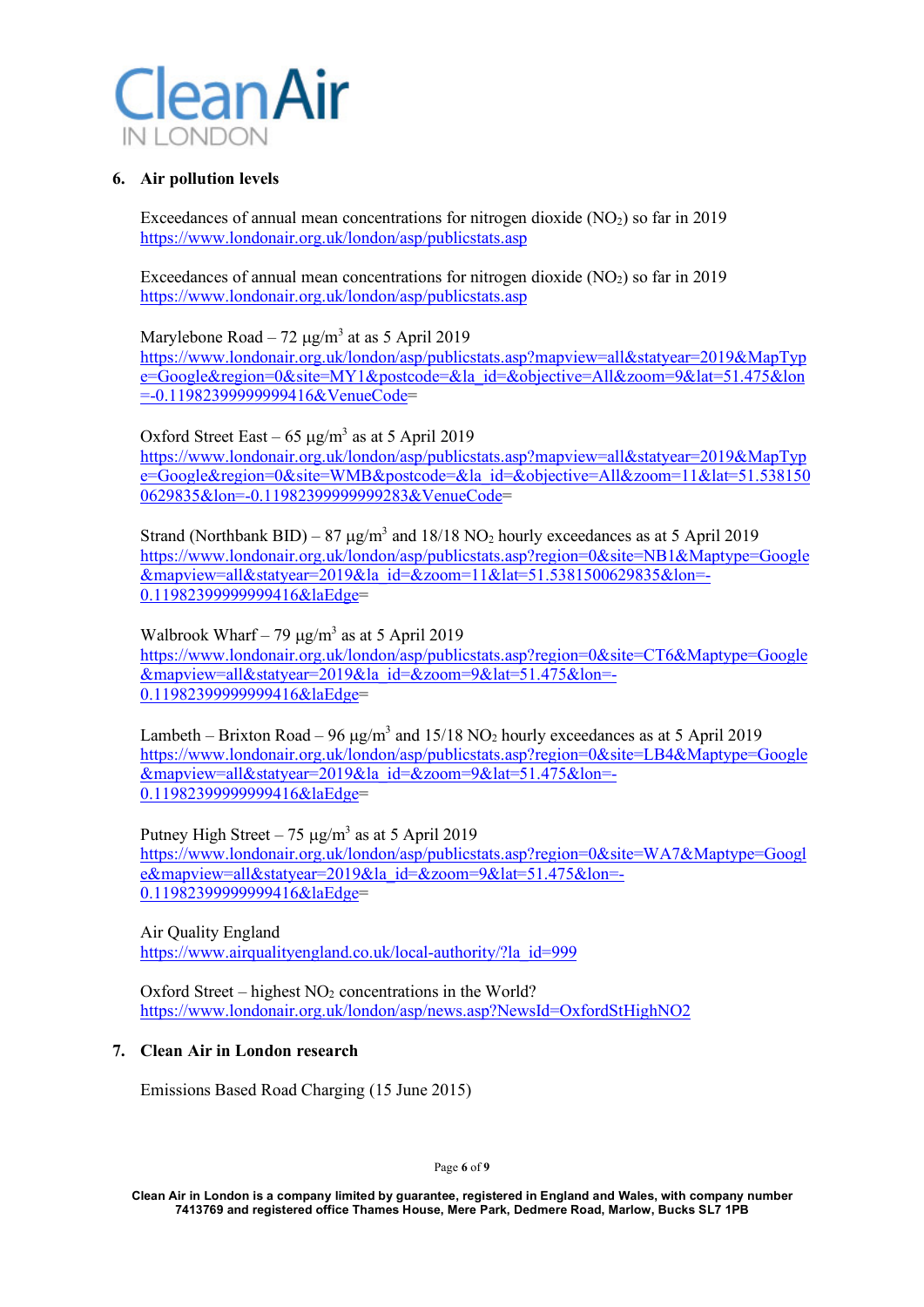

https://cleanair.london/sources/emissions-based-road-charging-by-2018-and-paid-to-walk-orcycle-by-2020/

Boris takes backwards steps on his own ULEZ (29 July 2014) https://cleanair.london/sources/boris-takes-backward-steps-on-his-own-ulez/

Sadiq Khan's manifesto 2016

Low emission zones in Europe http://urbanaccessregulations.eu

Berlin Low Emission Zone (by 31/3SPrin/19 issue and order for Euro 6 diesel in June 2019) http://urbanaccessregulations.eu/countries-mainmenu-147/germany-mainmenu-61/berlin

https://www.londonair.org.uk/london/asp/LAQNSeminar/pdf/July2015/Martin\_Lutz\_Dealing\_wit h\_notorious\_NO2\_problem\_in%20Germany.pdf

What is a Berlin-type Clean Air Zone? (27 June 2011)

https://cleanair.london/solutions/what-is-a-berlin-type-clean-air-zone/

#### **8. Ongoing failures of diesel emission standards**

Cars with engines: Can they ever be clean? (Transport and Environment, September 2018) https://www.transportenvironment.org/publications/cars-engines-can-they-ever-be-clean

'Allow Independent Road-testing' https://www.allowair.org/2019/04/04/ulez-press-release-190408/ https://www.allowair.org

Euro 6 engine emission standards http://urbanaccessregulations.eu/low-emission-zones-main/what-emissions-standard-is-myvehicle

Emission standards (note different Euro 6 standards) https://dieselnet.com/standards/eu/ld.php

Retrofit and other schemes in Germany

https://europe.autonews.com/article/20181002/ANE/181009912/german-diesel-deal-givesdrivers-choice-of-retrofit-or-trade-in

https://autovistagroup.com/news-and-insights/german-government-agrees-trade-and-retrofit-dealavoid-diesel-bans

https://www.thelocal.de/20181227/government-calls-upon-diesel-manufacturers-to-up-theirgame-in-2019-or-face-consequences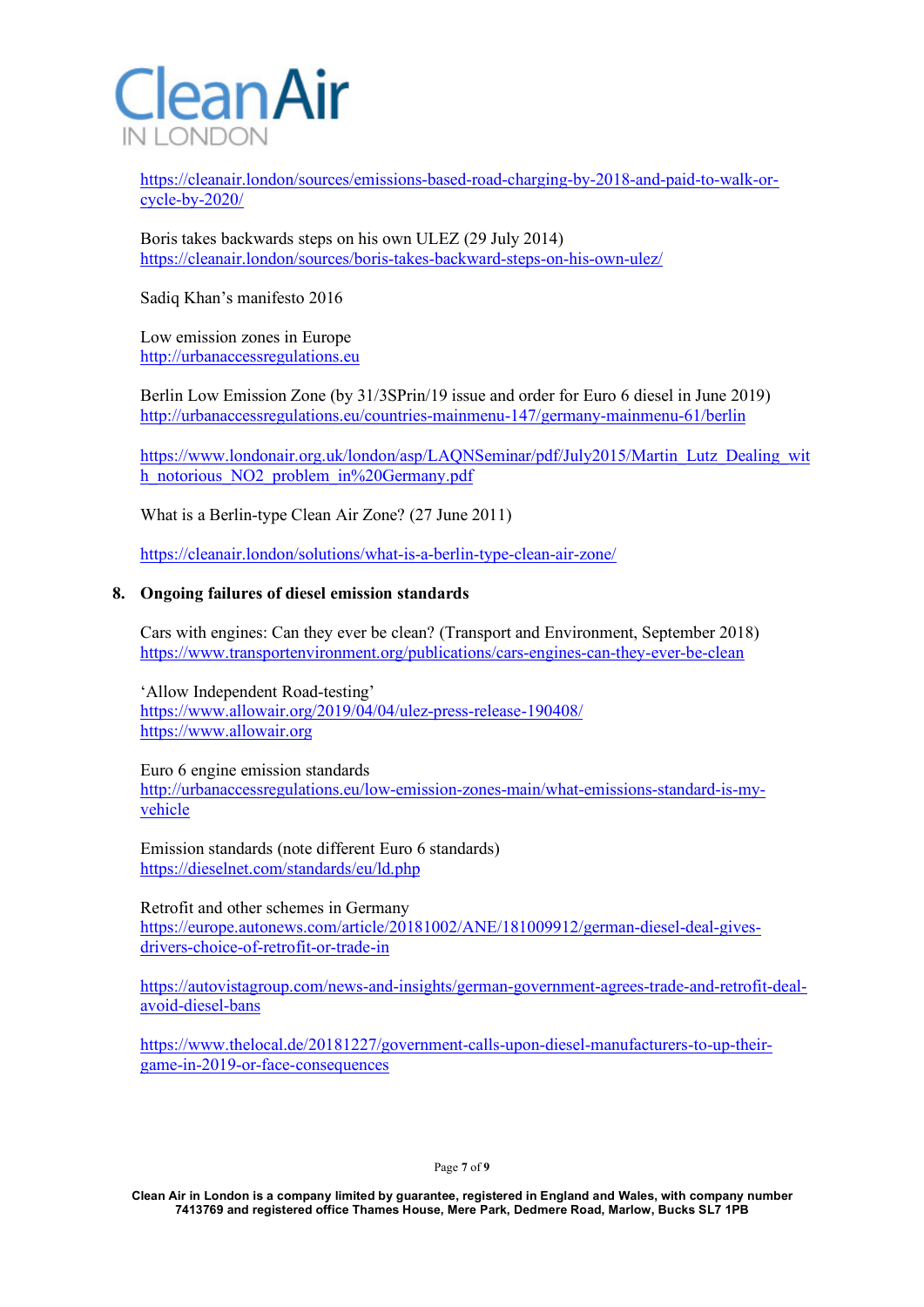

https://uk.reuters.com/article/uk-germany-emissions/german-diesel-owners-should-get-choicebetween-retrofits-and-trade-ins-document-idUKKCN1MC0PO

#### Cheating standards

https://www.driving.co.uk/news/british-lorry-operators-found-cheating-diesel-emissions/ https://www.dailypost.co.uk/news/motoring/new-mot-test-rule-changes-14222700

### **9. Diesel sales**

https://www.smmt.co.uk/vehicle-data/

https://www.theguardian.com/business/2019/mar/05/uk-car-sales-petrol-diesel

## 10. IPCC special report: Global warming of  $1.5^{\circ}$ C

https://www.ipcc.ch/sr15/

https://www.bbc.co.uk/news/science-environment-45775309

Caroline Russell's Mayor Question on London Plan and carbon reduction targets (18 January 2018) https://www.london.gov.uk/questions/2018/0107

#### **11. Diesel bans in other cities**

Amsterdam wants to only allow emissions-free vehicles by 2030

Athens joined pledge to ban diesel cars by 2025

Brussels hopes to ban all diesel vehicles by 2030

Copenhagen discourages driving – Danish ban on sale of new petrol and diesel from 2030

Numerous German restrictions e.g. Berlin, Frankfurt etc

Madrid banned older cars from its city centre in December 2018

Milan is rolling out a series of bans. Goal is diesel free by 2030

Oslo's city centre is on its way to becoming car-free

Rome has pledged to ban diesel from its city centre by 2024

https://www.businessinsider.com/cities-going-car-free-ban-2018-12?r=US&IR=T#rome-couldhelp-preserve-its-monuments-by-banning-diesel-cars-10

https://www.eea.europa.eu/highlights/challenges-for-achieving-clean-air

Page **8** of **9**